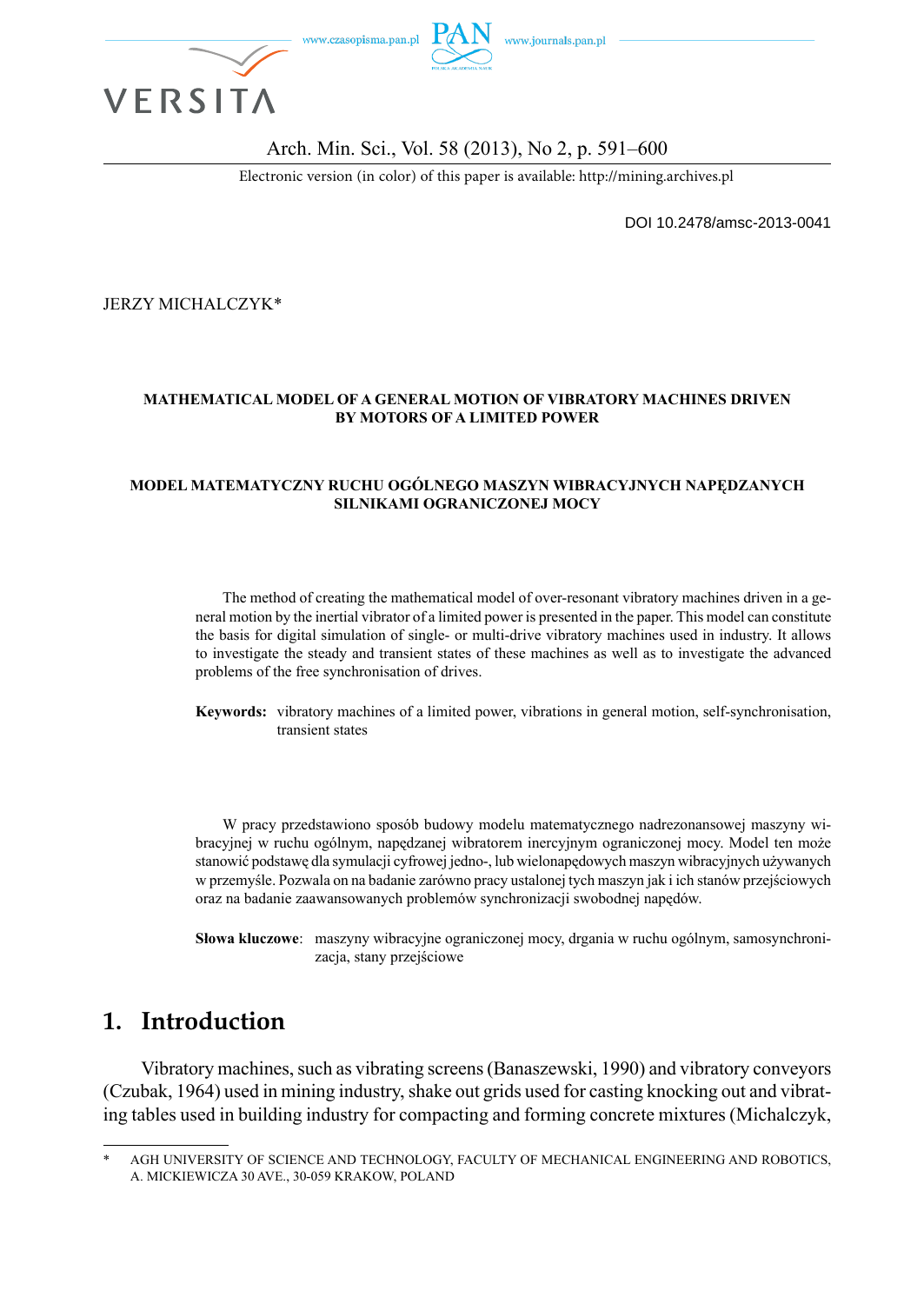

1995), constitute usually solid bodies placed on systems of elastic elements, excited for vibrations by means of unbalanced masses driven be electric motors.

Despite the simplicity of construction these systems are very complicated objects of analysis, among others, in consideration of a strongly non-linear character of effects occurring there.

From among the non-linear effects the basic ones are:

- strong influence of forced vibrations of the machine frame on running of inertial vibrators, deciding on the time-history of transient processes and on obtaining the self-synchronisation of vibrators,
- occurrence of gyroscopic effects and Euler's couplings in between individual components of the machine angular motion,
- strong dependence of the horizontal stiffness of the elastic support system on the vertical load of elastic elements.

The last of the mentioned factors is not usually a problem, since vibrations occur in the vicinity of the static balance and the elastic characteristics can be linearised near this position (Michalczyk, 1995; Rivin, 2003).

Making allowances for gyroscopic effects also does not cause difficulties in practice, e.g. (Sokołowska, 1999).

The fact of dependence of the unbalance rotor running on vibrations of the oscillator driven by this rotor, noticed by Sommerfeld, was several times analysed in references. The basic and survey works dealing with this problem are e.g. (Kononienko, 1964; Blechman ,1994; Ławendel, 1981). Newer works, such as e.g. (Fidlin, 2006) are either based on classic works or do not undertake such problems (Brown, 2002). A common feature of the majority of these works is limiting the analysis to various systems of only one degree of freedom. In relation to systems of several degrees of freedom the description is limited to the formulation of the general form of equations of motion and does not provide the method of the determination of vibratory moments in case of the unbalanced rotor mounted to the machine frame performing the general motion e.g. (Blechman, 1994). This does not create the possibility of building effective simulation models for investigating e.g. the transient resonance effect or the advanced problems of self-synchronisation of drives.

As it is known from the transient resonance investigations (Michalczyk, 2012a) or the advanced self-synchronisation problems (Michalczyk, 2012b), basing on models, which are not taking into account this effect, leads to the results completely useless in practice.

The aim of this study is preparing the grounds for creation the mathematical models of vibratory machines in general motion, with taking into account the limited power of the driving motor, allowing for effective investigations of the advanced self-synchronisation problems and transient resonance by means of the digital simulation.

# **2. Equations of natural vibrations of the machine frame**

Let us consider the machine frame as a solid body of 6 degrees of freedom, described in the absolute co-ordinate system *Oxyz*, which centre *O* overlaps in the static equilibrium state with the machine mass centre *S* and axis *z* is vertical. Let the co-ordinates of the points of fastening elastic elements to the frame in the static equilibrium state are  $x_j$ ,  $y_j$ ,  $z_j$ , and their coefficients of elasticity  $k_{xi}$ ,  $k_{yi}$ ,  $k_{zj}$  and viscous damping ratio  $b_{xi}$ ,  $b_{yi}$ ,  $b_{zj}$ , generally different, were determined by the linearisation around the static equilibrium position,  $j = 1...k$ .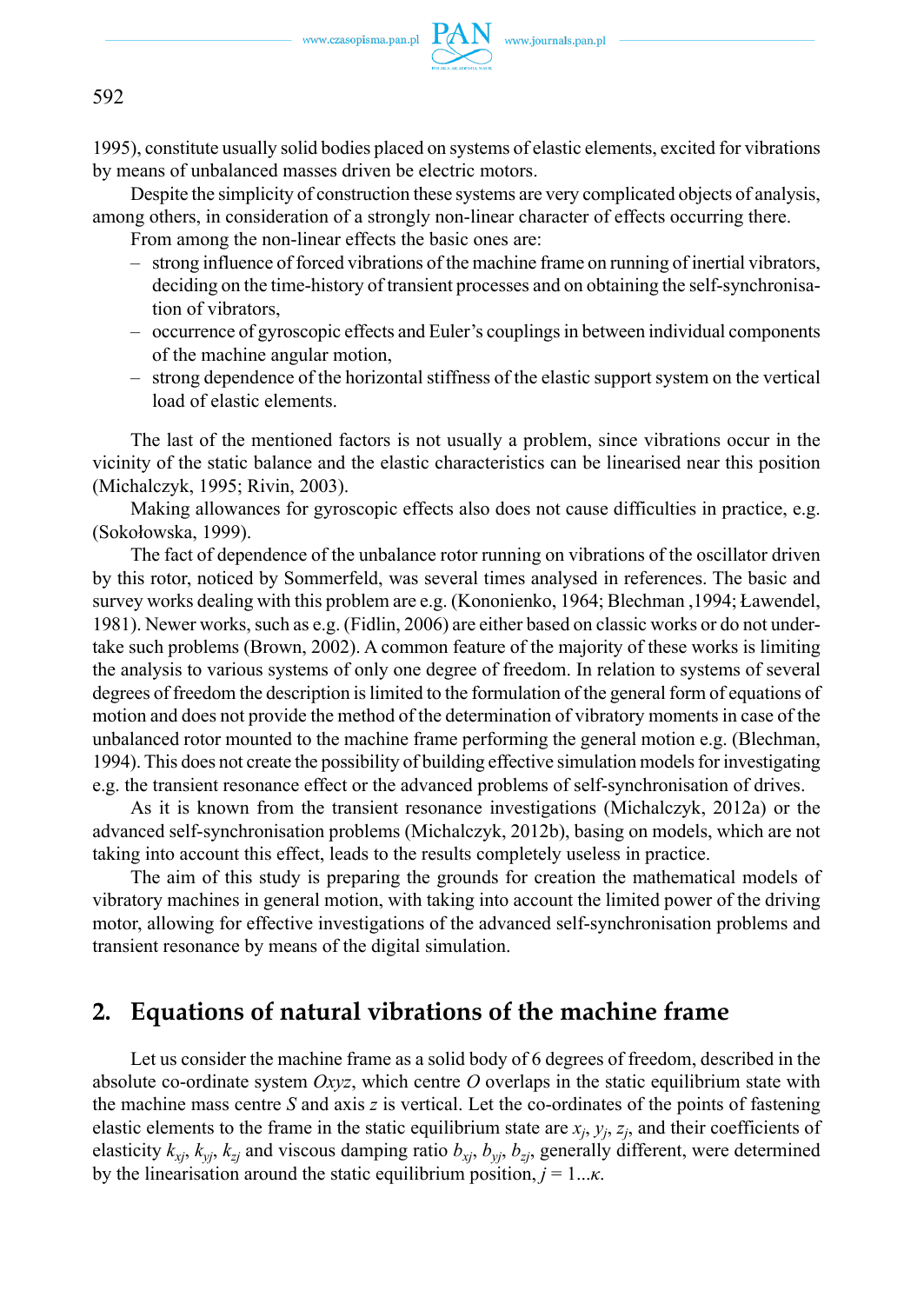



where:  $k_{xy}$ ,  $k_{y}$ ,  $k_{z}$  – coefficients of elasticity,  $b_{xy}$ ,  $b_{y}$ ,  $b_{z}$  – viscous damping ratios, *S* – machine body mass centre*, C* – mass centre of unbalanced mass of vibrator, Ω – pivoting point of vibrator,  $x_s$ ,  $y_s$ ,  $z_s$ ,  $\varphi_x$ ,  $\varphi_y$ ,  $\varphi_z$  – generalized coordinates of machine body with respect to the absolute coordinate system

As can be easily proved, for small displacements of the frame the approximate relations occur in between co-ordinates of the reaction elasticity forces  $P_j$  of the *j*<sup>th</sup> element and the machine frame co-ordinates:

$$
P_{xj} = -k_{xj}(x_s + \varphi_y z_j - \varphi_z y_j)
$$
  
\n
$$
P_{yj} = -k_{yj}(y_s + \varphi_z x_j - \varphi_x z_j)
$$
  
\n
$$
P_{zj} = -k_{zj}(z_s + \varphi_x y_j - \varphi_y x_j)
$$
\n(1)

where:  $x_s$ ,  $y_s$ ,  $z_s$  and  $\varphi_x$ ,  $\varphi_y$ ,  $\varphi_z$  denote small displacements of the mass centre *S* in the absolute system *xyz,* and small angles of rotation of the solid body with respect of the axes of this system, respectively.

Moments of these reactions with respect to the frame mass centre *S* is determined by the dependence:

$$
\overline{M} = \begin{vmatrix} \overline{i} & \overline{j} & \overline{k} \\ x_j & y_j & z_j \\ P_{xj} & P_{yj} & P_{zj} \end{vmatrix}
$$
 (2)

where:  $\overline{i}$ ,  $\overline{j}$ ,  $\overline{k}$  – versors of the axes: *x*, *y*, *z*.

From there:

$$
M_x = y_j P_{zj} - z_j P_{yj}
$$
  
\n
$$
M_y = z_j P_{xj} - x_j P_{zj}
$$
  
\n
$$
M_z = x_j P_{yj} - y_j P_{xj}
$$
\n(3)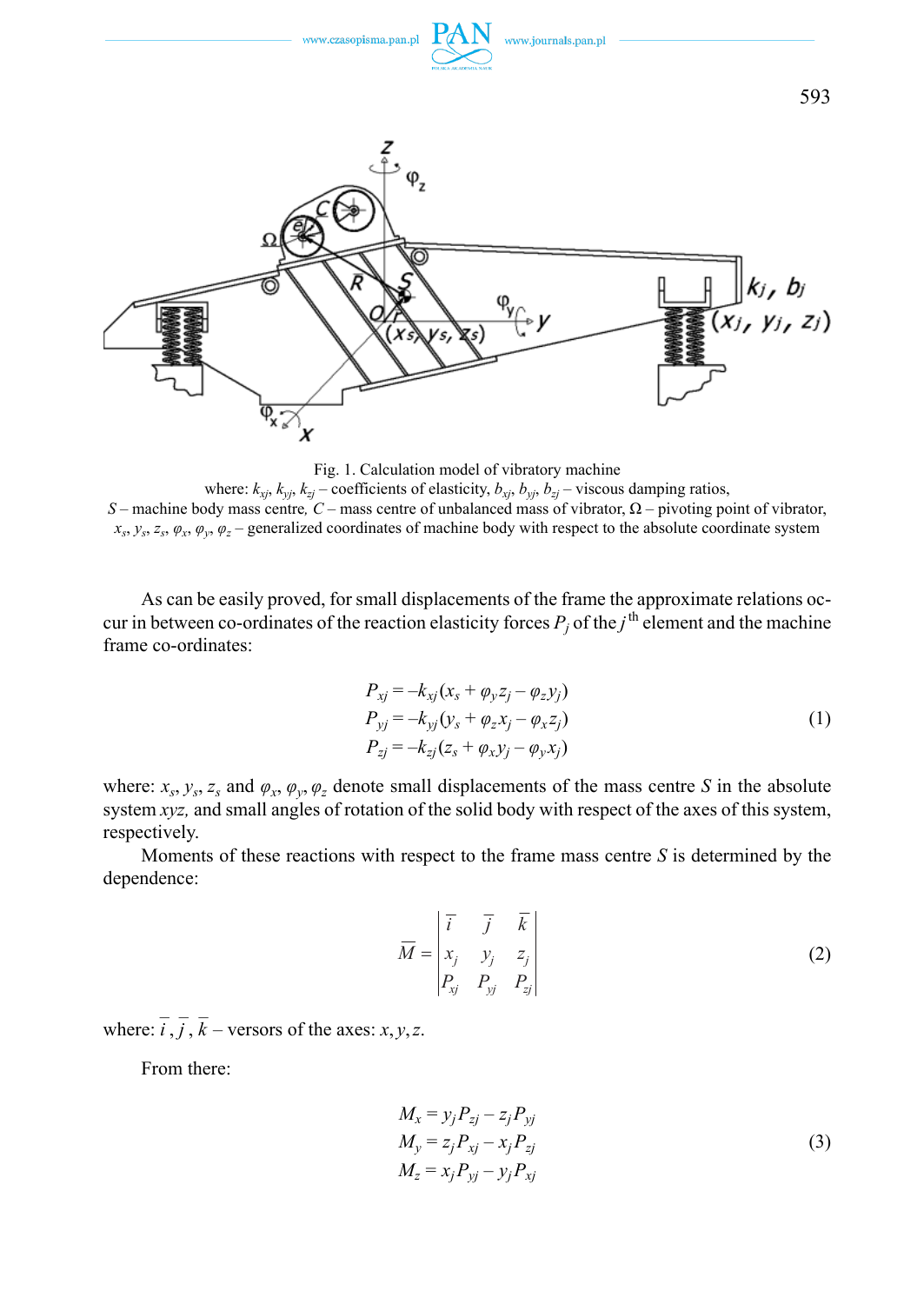

Dependences (1) and (3) after summing with respect of  $j = 1... \kappa$ , are describing the elasticity matrix **K** in the general case.

If for each elastic element:  $k_{xi} = k_{yi} = k_{xvj}$ , the matrix **K** is of a form:

$$
\mathbf{K} = \begin{bmatrix} \sum k_{xyj} & 0 & 0 & 0 & \sum k_{xyj} z_j & -\sum k_{xyj} y_j \\ \sum k_{xyj} & 0 & -\sum k_{xyj} z_j & 0 & \sum k_{xyj} x_j \\ \sum k_{zj} & \sum k_{zj} y_j & -\sum k_{zj} x_j & 0 \\ \sum k_{zj} y_j^2 + \sum k_{xyj} z_j^2 & -\sum k_{zj} x_j y_j & -\sum k_{xyj} x_j z_j \\ \text{sym.} & \sum k_{zj} x_j^2 + \sum k_{xyj} z_j^2 & -\sum k_{xyj} y_j z_j \\ \sum k_{xyj} x_j^2 + \sum k_{xyj} y_j^2 & \sum k_{xyj} y_j^2 \end{bmatrix}
$$
 (4)

The viscous damping matrix **B** can be determined, in the simplest way, when assuming the model of the material damping for elastic elements (Michalczyk & Cieplok, 1999).

 In this model the ratio of the energy loss for the period of steady state vibrations Δ*L*, to the potential energy maximum value *U* in a deformation cycle – is assumed as a constant:

$$
\frac{\Delta L}{U} = \Psi = \text{const}
$$
 (5)

Equating the energy loss for the vibration period with amplitude  $q_{\text{max}}$  and frequency  $\omega$  of the linear system with damping coefficient  $b$  – with the loss in a system with material damping determined in  $(5)$  – we obtain:

$$
\pi q_{\text{max}}^2 b \omega = \Psi \cdot \frac{1}{2} k q_{\text{max}}^2 \tag{6}
$$

Thus, the equivalent coefficient (in a sense of energy losses for a period) of viscous damping equals:

$$
b = \frac{\Psi k}{2\pi\omega} \tag{7}
$$

Generalising the above for the system of several degrees of freedom, in which the individual elastic elements are made from the same material of the material damping coefficient Ψ, vibrating with frequency *ω*, it is possible to present the damping matrix as the matrix of the proportional damping:

$$
\mathbf{B} = \frac{\Psi}{2\pi\omega}\,\mathbf{K} \tag{8}
$$

In order to take into account a structural damping, dominating in the case of e.g. coil springs, coefficient Ψ determined for the sum of material and structural damping, should be introduced into (8) (Michalczyk, 1995).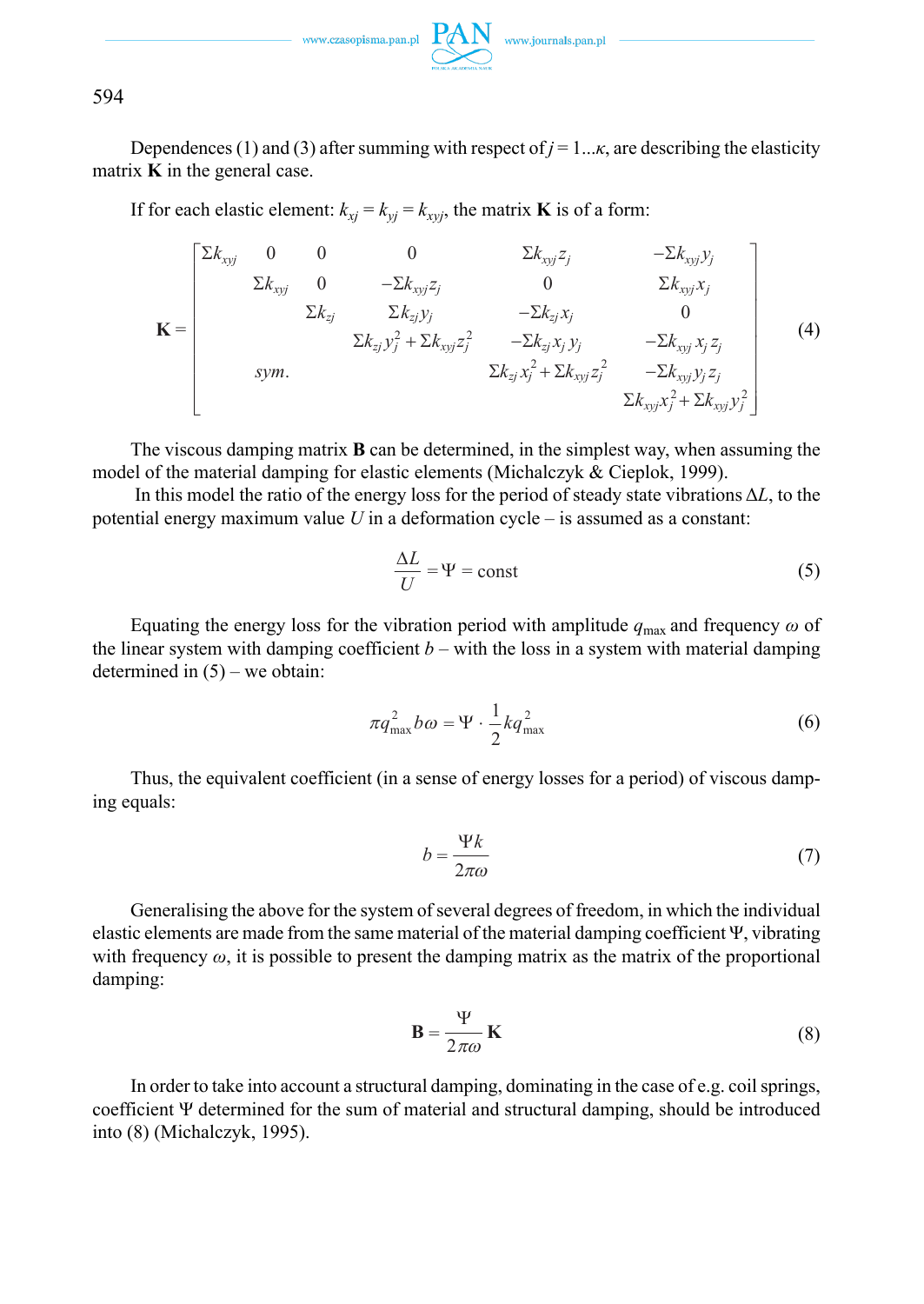

The inertia matrix in a general case, when axes of the system  $xyz -$  in the static equilibrium state – do not coincide with the main central solid body inertia axes, is of the form:

$$
\mathbf{M} = \begin{bmatrix} m & 0 & 0 & 0 & 0 & 0 \\ m & 0 & 0 & 0 & 0 \\ m & 0 & 0 & 0 & 0 \\ J_{xx} & -J_{xy} & -J_{xz} \\ sym. & J_{yy} & -J_{yz} \\ J_{zz} & J_{zz} \end{bmatrix}
$$
(9)

Thus, the equation of natural vibrations can be written in the following form:

$$
\mathbf{M}\ddot{\mathbf{q}} + \mathbf{B}\dot{\mathbf{q}} + \mathbf{K}\mathbf{q} = 0 \tag{10}
$$

where

$$
\mathbf{q} = \text{col}\{x_s, y_s, z_s, \varphi_x, \varphi_y, \varphi_z\} \tag{11}
$$

# **3. Equations of forced vibrations of the machine frame, at forces** *a priori* **given**

Let us presently consider the problem of a vibratory machine motion with an inertial drive, which means taking into account the vector of forces exciting the machine frame by means of the inertial vibrators – unbalanced statically or dynamically – attached to the frame.

We will assume for the moment, that the vibrators running is not disturbed by frame vibrations, which can be accepted e.g. in the analysis of a steady motion outside the resonance zone.

In such case the linearised equation of motion will take the form:

$$
M\ddot{q} + (B + G)\dot{q} + Kq = Q \qquad (12)
$$

where vector **Q** describes components of inertial forces (centrifugal and tangent) and moments from forces originated from unbalanced vibrators, exciting system vibrations. Matrix **G** takes into account the gyroscopic influences. The way of constructing this matrix will be explained on the example of the typical inertial vibrator.

As usual , the inertial vibrator component elements can be divided into two kinds (Banaszewski, 1990; Michalczyk, 1995):

- balanced, axially-symmetrical with respect of the axis of rotation,
- unbalanced, of a plane of symmetry perpendicular to the axis of rotation.

Let us name the point, being the intersection of the plane – perpendicular to the axis of rotation and passing via the mass centre of the given  $i<sup>th</sup>$  element – with the axis of rotation, as the 'rotation point'  $\Omega_i$ .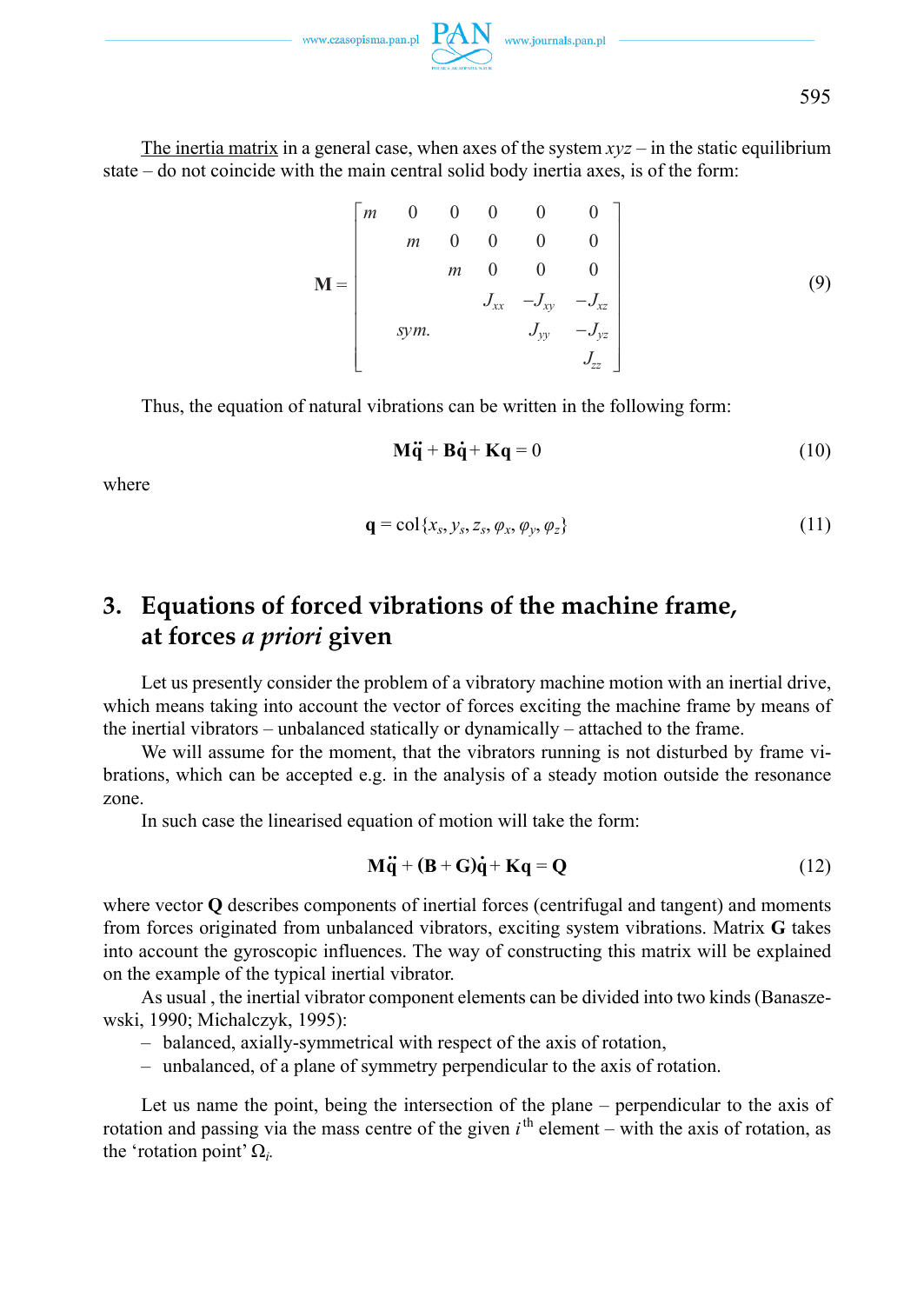www.czasopisma.pan.pl  $PAN$  www.journals.pan.pl

596

Calculating the angular momentum of individual  $i<sup>th</sup>$  component originated from rotations of  $\alpha$  'fast' angular velocity  $\overline{\omega}_o$ , we will assume for each of them the absolute reference system:  $\zeta_i \eta_i \zeta_i$ of the beginning in its rotation point  $\Omega_i$  and axis  $\zeta_i$  directed along the axis of rotation, compatibly with the direction of angular velocity of all elements  $\overline{\omega}_o$ . Since each element is of a symmetry allowing the zeroing of deviation moments *Jiζξ* and *Jiζη*, and the angular velocity of a fast rotation anowing the zeroing of deviation moments  $J_{i\zeta\zeta}$  and  $J_{i\zeta\eta}$ , and the angular velocity of a fast foldton  $\overline{\omega}_o$  has a component only along axis  $\zeta_i$ , the angular momentum of the *i*<sup>th</sup> element with respect  $\omega_o$  has a component only along axis  $\zeta_i$ , the angular momentum of its centre of rotation lies on axis  $\zeta_i$  and is equal to:  $\overline{K}_i = J_{i\zeta\zeta} \cdot \overline{\omega}_o$ .

If the angular velocity of the 'slow' rotation resulting from the machine frame motion will be marked  $\overline{\omega}(\omega_x, \omega_y, \omega_z)$ , the gyroscopic moment, with which the analysed rotor influences the machine frame, can be written as:

$$
\overline{M} = -\Sigma \frac{d}{dt} \overline{K}_i = -\Sigma \overline{\omega} \times \overline{\omega}_o J_{i\zeta\zeta} = \overline{\omega}_o \times \overline{\omega} \cdot \Sigma J_{i\zeta\zeta} = \overline{\omega}_o \times \overline{\omega} \cdot J_{\zeta\zeta}
$$
(13)

where  $J_{\ell\ell}$  denotes the moment of inertia of the whole vibrator with respect of its axis of rotation, where  $J_{\zeta\zeta}$  denotes the moment of mertia of the whole vibrate while the rotational speed  $\overline{\omega}_o$  is treated as a constant value.

Dependence (13) can be for analysed vibrator presented in the form:

$$
\overline{M} = J_{\zeta\zeta} \begin{vmatrix} \overline{i} & \overline{j} & \overline{k} \\ \omega_{ox} & \omega_{oy} & \omega_{oz} \\ \omega_x & \omega_y & \omega_z \end{vmatrix}
$$
 (14)

or, after the determinant expansion, in the form:

$$
M_x = J_{\zeta\zeta}(\omega_{oy}\omega_z - \omega_{oz}\omega_y)
$$
  
\n
$$
M_y = J_{\zeta\zeta}(\omega_{oz}\omega_x - \omega_{ox}\omega_z)
$$
  
\n
$$
M_z = J_{\zeta\zeta}(\omega_{ox}\omega_y - \omega_{oy}\omega_x)
$$
\n(15)

On this basis the matrix **G** in (12) can be written for single vibrator as:

$$
G = -J_{\zeta\zeta} \begin{bmatrix} 0 & 0 & 0 & 0 & 0 & 0 \\ 0 & 0 & 0 & 0 & 0 & 0 \\ 0 & 0 & 0 & 0 & 0 & 0 \\ 0 & 0 & 0 & 0 & -\omega_{oz} & \omega_{oy} \\ 0 & 0 & 0 & \omega_{oz} & 0 & -\omega_{ox} \\ 0 & 0 & 0 & -\omega_{oy} & \omega_{ox} & 0 \end{bmatrix}
$$
(16)

where  $J_{\mathcal{K}}$  – moment of inertia of the whole vibrator with respect of its axis of rotation.

Vector **Q**, should be determined only for unbalanced elements of a vibrator, on the basis of forces of inertia of these elements resulting from their angular motion (steady or accelerated). Rotating vectors of these normal and tangential forces of inertia should be applied in their points of rotation.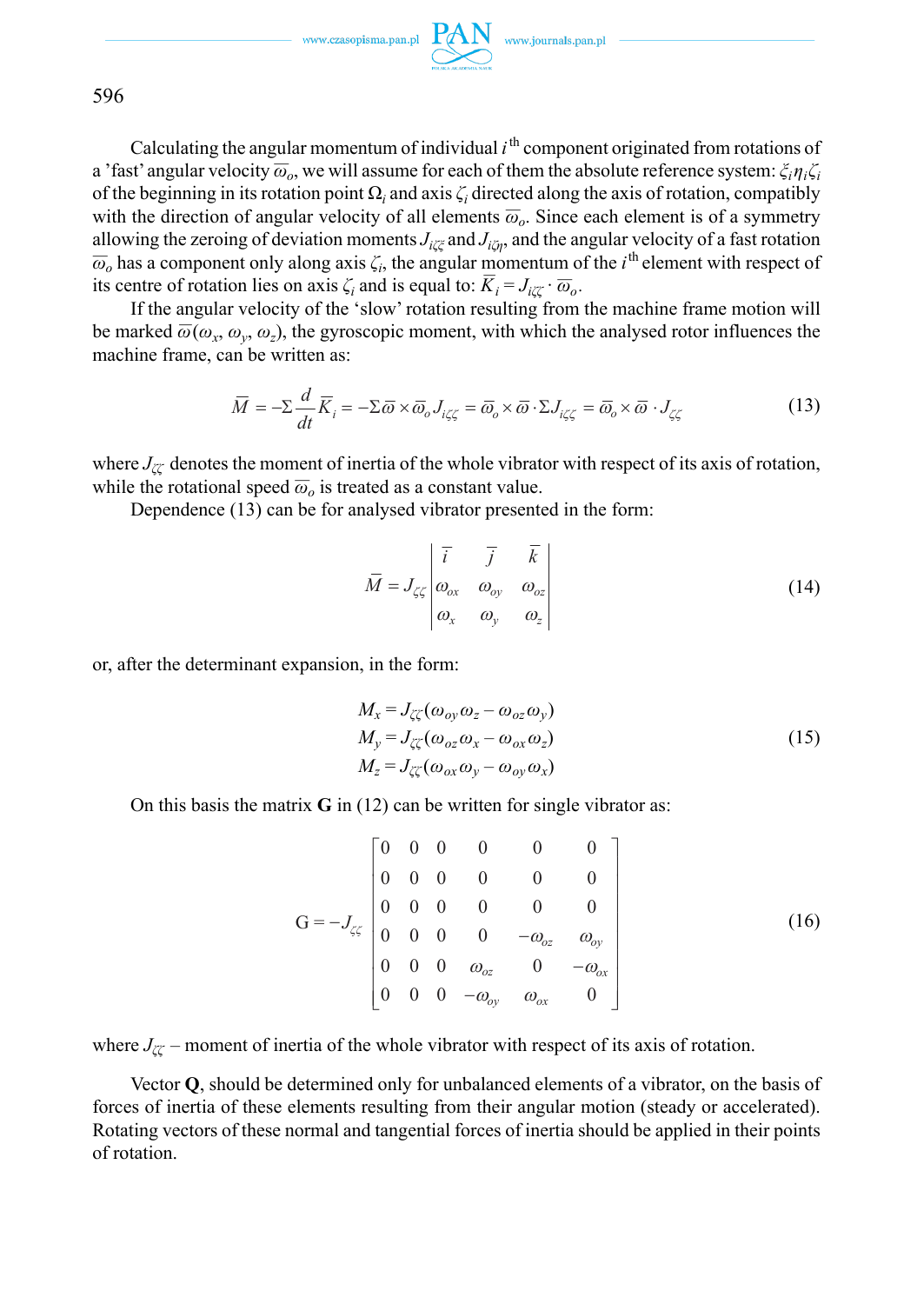

Components of vector **Q** constitute projections of these forces on the axis of the system *xyz*, and their moments with respect of the axis, when the influence of the body displacing is omitted for the simplification. The determination of these components by classic methods is usually easy.

It should be mentioned that matrix of the system masses **M** should be calculated with taking into account vibrators, while masses of unbalanced elements must be concentrated in their rotation points.

In case when the vibrators driving motors are attached to the machine frame, not to a separate foundation, vector **Q** should be supplemented – by being on the axis  $\zeta$  – moments  $M_{\zeta}$  resulting from the change of the vibrator rotational speed:

$$
\overline{M}_{\zeta} = -\frac{d}{dt}(J_{\zeta\zeta}\,\overline{\omega}_o) = -J_{\zeta\zeta}\,\frac{d}{dt}\,\overline{\omega}_o = -J_{\zeta\zeta}\,\overline{\varepsilon}_o\tag{17}
$$

Analysis of dependencies (13) and (17) leads to conclusion that in two-drive systems, of identical counter rotating vibrators, gyroscopic moments as well as moments resulting from the change of the rotors rotational speed, are mutually zeroing, which allows not taking into account these effects in equations (12).

Thus, equations (12) do not take into account the influence of vibrations of vibrators axes, (originated due to the machine frame motion) on vibrators running.

# **4. Dynamic equations of motion taking into account the influence of frame vibrations on running of unbalanced rotors**

Equations of motion (12) should be presently interpreted differently, assuming that the time-history of angular velocity  $\overline{\omega}_o$  and angular acceleration  $\overline{\epsilon}_o$  of a 'fast' motion of individual rotors is not given a priori in vector **Q**, but results from solving the additional dynamic equations of angular motion.

Additional equations of angular motion for each unbalanced rotor can be written in the form of Euler's equation, assuming the life-axes system *Cξηζ*, related to the main central inertial axes of the investigated rotor. Instantaneously we assume, that one of these axes, e.g. *ζ* is parallel to the rotor axis of rotation, (which occurs for rotors of static unbalancing e.g. inertial vibrators of a 'force' type). Then:

$$
J_{\varsigma}\dot{\omega}_{\varsigma} - \omega_{\eta}\omega_{\xi}(J_{\eta} - J_{\xi}) = M_{\varsigma}
$$
 (18)

where:

 $J_{\xi}$ ,  $J_{\eta}$ ,  $J_{\zeta}$  — main, central moments of inertia of the rotor,  $\omega_c = \omega_o$  — 'fast' rotational speed of the rotor, while  $\omega_{\zeta}$ ,  $\omega_n$  — projections of the machine frame angular velocity on the life-axis system, *Mς* — sum of driving, anti-torque moment and a moment with respect of axis *ζ,* originated from a reaction in rotor bearings.

Reaction forces in individual bearings, as concurrent force system, can be presented in a form of a sum of the axial components and a component in the plane perpendicular to the axis of rota-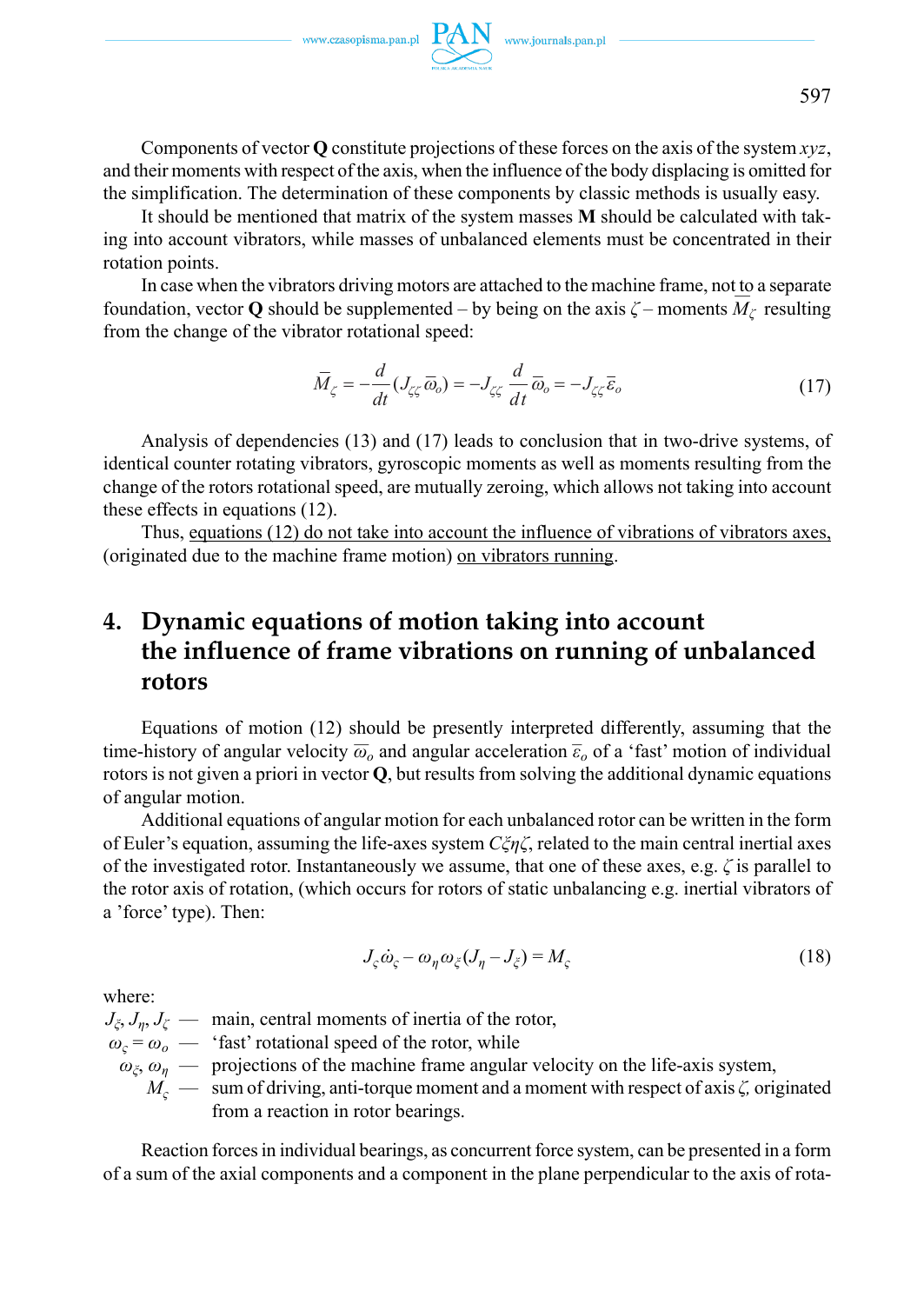$\begin{picture}(120,110) \put(0,0){\vector(1,0){100}} \put(15,0){\vector(1,0){100}} \put(15,0){\vector(1,0){100}} \put(15,0){\vector(1,0){100}} \put(15,0){\vector(1,0){100}} \put(15,0){\vector(1,0){100}} \put(15,0){\vector(1,0){100}} \put(15,0){\vector(1,0){100}} \put(15,0){\vector(1,0){100}} \put(15,0){\vector(1,0){100}} \put(15,0){\vector(1,0){100$ 

598

tion, while the axial components do not give any moment with respect of axis *ζ.* The remaining components can be reduced to the 'rotation point'  $\Omega$  (intersection point of the rotor axis of rotation with the rotation plane of the rotor mass centre *C*), obtaining a resultant force perpendicular to the rotor axis and a couple of forces of a moment vector being in the plane perpendicular to the rotor axis*.* Thus, these couple does not give the moment with respect of axis *ζ* and the moment with respect of this axis is originated solely from the resultant force. This resultant force of the bearings reaction (sum of axial and radial components) originates from the rotor inertial forces system. These forces are generated by components of acceleration of the rotor mass centre *C*: Coriolis and relative acceleration.

The Coriolis inertial force, as perpendicular to the relative velocity vector, lies in the plane passing via the axis of rotation and axis *ζ*, thus the bearing reaction originated from it also lies in this plane not giving any moment with respect of axis *ζ.*

The rotor dynamic influence being the result of its relative motion consists of a radial force, which does not give a moment – with respect of axis *ζ* passing via the rotor mass centre *C* – and of a tangent force, from which the bearing reaction gives – with respect of axis  $\zeta$  – a moment of a value:

$$
M_{\varsigma(\tau)} = -m_n e^2 \varepsilon_o \tag{19}
$$

where:

 $m_n$  — rotor mass, *e —* rotor unbalanced radius,  $\omega_o = \frac{a\omega_o}{l}$ *d dt*  $\varepsilon_o = \frac{a\omega_o}{l} \; .$ 

Taking into account the components – described above – equation (18) can be presented in the form:

$$
J_{\varsigma}\dot{\omega}_o - \omega_\eta \omega_{\xi}(J_\eta - J_{\xi}) = -m_n e^2 \dot{\omega}_o + M_{\varsigma(u)} + M_n - M_o \tag{20}
$$

where:  $\omega_{\eta}$ ,  $\omega_{\xi}$  – originate from the machine frame angular motion and constitute angular velocity functions  $\dot{\varphi}_x$ ,  $\dot{\varphi}_y$ ,  $\dot{\varphi}_z$ , while  $M_{\varsigma(u)}$  denotes a moment with respect of axis  $\zeta$  from bearing reaction generated by the force of transportation inertia,  $M_n$  and  $M_o$  – driving and anti-torque moments – respectively, applied to the rotor, usually dependent on  $\omega_o(t)$ .

Determination of  $M_{c(u)}$  will be carried out in the following way:

- a) Vectors will be marked:  $\overline{OS} = \overline{r}$ ,  $\overline{SQ} = \overline{R}$ , where vector  $\overline{R}$  determines the approximate (averaged for the rotor motion period) location – with respect of the machine mass centre *S*- of the point performing the transportation motion.  $\overline{R}$  is a function of  $\varphi_x$ ,  $\varphi_y$ ,  $\varphi_z$ , while  $\overline{r}$  is defined by  $x_s$ ,  $y_s$ ,  $z_s$ .
- b) Then, the approximate absolute position of the point performing the transportation motion of the rotor mass centre *C* is determined by a sum:

$$
\overline{OC} \cong \overline{r} + \overline{R} \tag{21}
$$

c) Differentiating two times sum (21) versus time the transportation acceleration of point *C*  can be obtained*.* The second derivative of the first component determines acceleration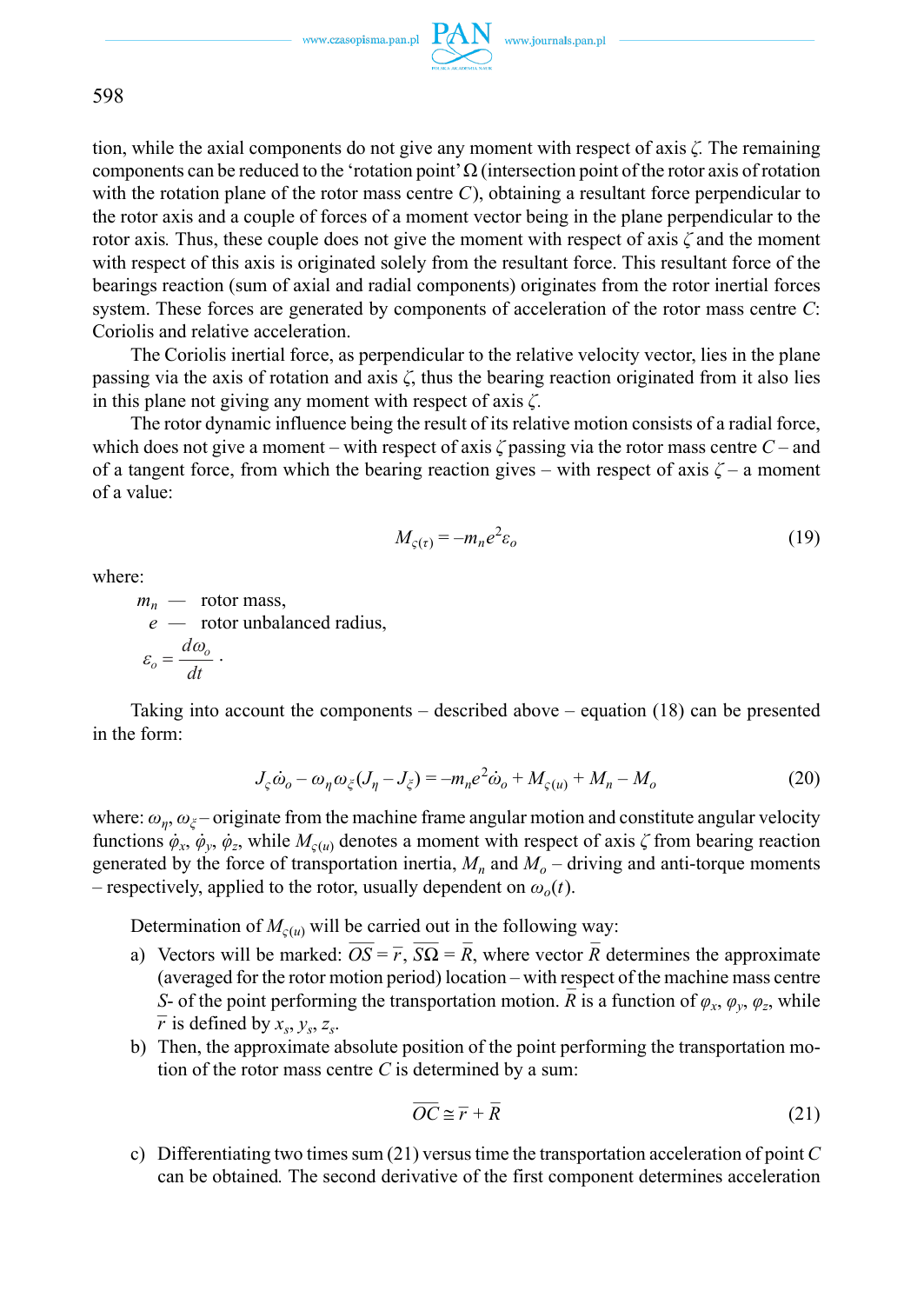of the machine mass centre in system *Oxyz*, while the acceleration resulting from the change of  $\overline{R}$  constitutes the sum of the rotational and centrifugal accelerations in rotation change of  $\overline{R}$  constitutes the sum of the rotational and centrifugal accelerations in rotation  $\frac{\text{change}}{\text{about }S}$ .

Low values of the machine frame angular velocity (resulting from very small angles of rotation of the frame, of the order  $10^{-3}$ ) usually allow to omit the centrifugal acceleration. In such case the dependence, determining transportation acceleration  $\overline{a}_{u}$ , obtains the approximate form:

$$
\overline{a}_{u} \cong \overline{i}\ddot{x}_{s} + \overline{j}\ddot{y}_{s} + \overline{k}\ddot{z}_{s} + \overline{\varepsilon} \times \overline{R} \cong \overline{i}\ddot{x}_{s} + \overline{j}\ddot{y}_{s} + \overline{k}\ddot{z}_{s} + \begin{vmatrix} \overline{i} & \overline{j} & \overline{k} \\ \ddot{\varphi}_{x} & \ddot{\varphi}_{y} & \ddot{\varphi}_{z} \\ x_{\Omega} & y_{\Omega} & z_{\Omega} \end{vmatrix}
$$
\n
$$
(22)
$$

where  $\vec{i}, \vec{j}, \vec{k}$  mark system versors: *Oxyz*,  $\vec{\epsilon}$  is the frame angular acceleration in its rotation about mass centre *S* while  $x_0$ ,  $y_0$ ,  $z_0$  are point  $\Omega$  coordinates in the system *Oxyz* determined in the static balance point of the machine frame.

d) Bearing reaction to the force of transportation inertia equals:

$$
\overline{P}_{(u)} = m_n \cdot \overline{a}_u \tag{23}
$$

e) In order to calculate the moment of this reaction with respect of axis *ζ*, let us determine In order to calculate the moment of this reaction with respect of axis  $\zeta$ , let us determine versor  $\overline{n}$  being simultaneously perpendicular to axis  $\zeta$  and rotating vector  $\overline{\Omega C} = \overline{e}(\varphi_o)$ :

$$
\overline{n}(\varphi_o) = \frac{\overline{\omega}_o}{\omega_o} \times \frac{\overline{e}}{e}
$$
 (24)

where the vector  $\overline{\omega}_o$  direction, approximately constant, corresponding to the position of the frame static balance, was assumed while by  $\varphi_o(t)$  the angle – determining the rotor rotation with respect of the selected initial position – was marked.

That time the moment from reaction  $\overline{P}_{(u)}$  with respect of axis  $\varsigma || \overline{\omega}_o$  equals:

$$
M_{\varsigma(u)} = -e \cdot \overline{P}_{(u)} \cdot \overline{n}
$$
 (25)

Equation (20) can be written in a simpler form, using the dependence:

$$
Js + mne2 = Jo
$$
 (26)

where  $J<sub>o</sub>$  constitutes the rotor moment of inertia with respect of its axis of rotation (see comment below), and omitting the angular velocities product  $\omega_n \omega_{\zeta}$  as being very small:

$$
J_o \dot{\omega}_o = M_{\varsigma(u)} + M_n - M_o \tag{27}
$$

As it can be seen from this form, the rotor is moving under an influence of the driving and anti-torque moments as well as the moment being the bearing reaction to the force of transportation inertia.

 This last component, often of a value dominating at circum-resonant states, occurs due to the rotor axes vibrations related to the frame motion and can be determined on the bases of equations  $(22)$  to  $(25)$ .